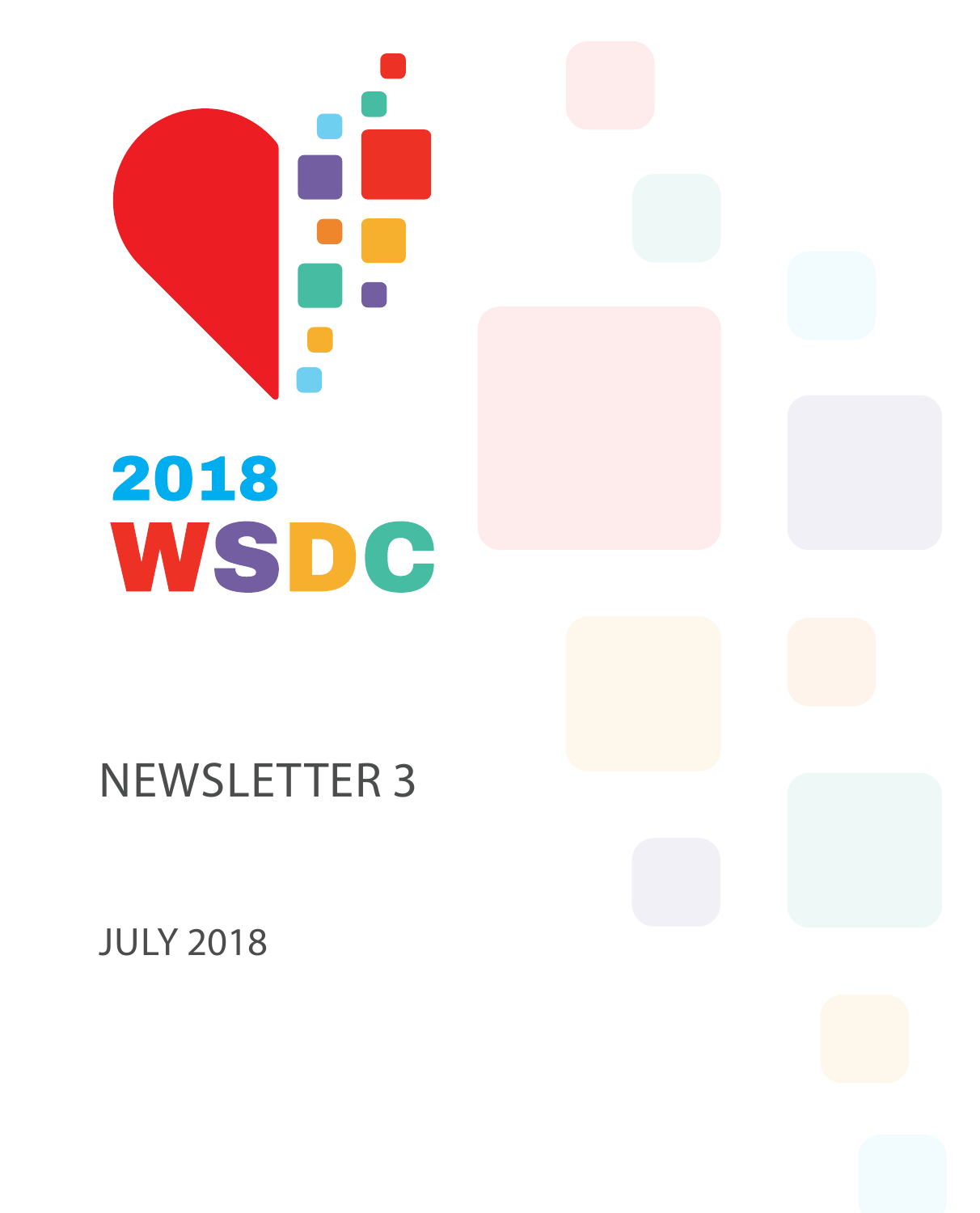# $\blacksquare$

Dear WSDC community,

We are looking forward to welcoming all 630 participants from 67 nations in Zagreb in just under a week.

To help you make sense of the tournament, we prepared this final newsletter. Please read through it carefully - information listed here is essential for all attending delegations.

As always, if in doubt, please get in touch with us at wsdc2018@hdd.hr or through our Facebook page.

Looking forward to seeing you soon,

Anastazija, Bojana & Bojan WSDC 2018 Co-Convenors

# NEWSLETTER CONTENT

### 3 WSDC logistics

 $\overline{\phantom{a}}$ 

### 5 While you are in Zagreb

### 7 Contact information and some other useful stuff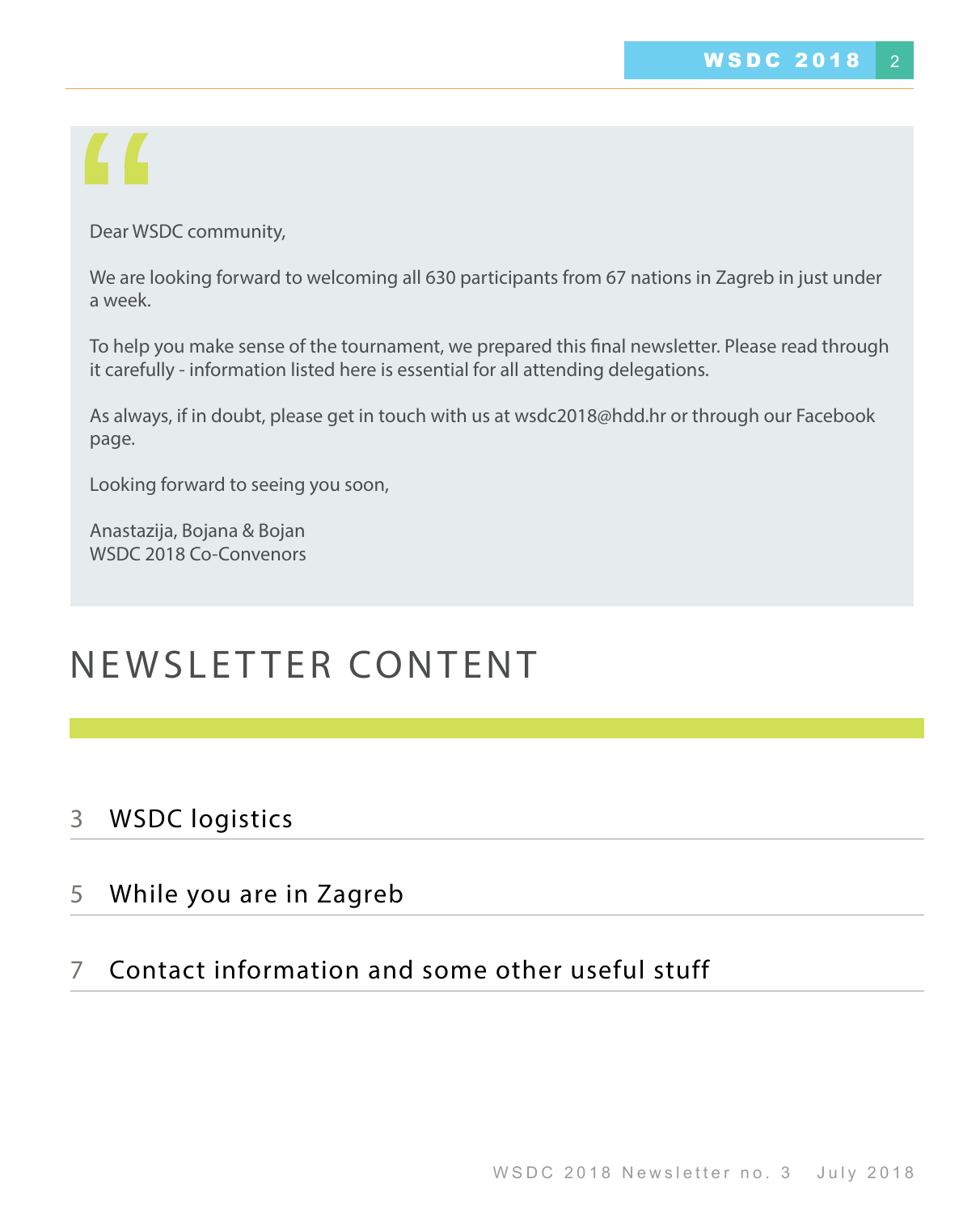# WSDC 2018 LOGISTICS

### Where, when, wHAT

#### Transportation and Venues

All participants will be accommodated at Hotel Panorama and Hostel Moving for the duration of the tournament. We'll have morning calls during breakfast every day on debate days and kindly ask all delegates, **especially team managers, to be punctual and aware of the rest of their delegates' whereabouts at all times.** The tournament is huge - 67 delegations and over 600 participants - and individual delegation's lateness will affect everybody else.

All preliminary rounds of WSDC 2018 will take place at two neighbouring schools, XV. gymnasium (MIOC) and Vladimir Nazor elementary school. We're aware we're breaking with the WSDC tradition of having rounds at multiple schools simultaneously, but are being extra careful to ensure the power-pairing trail goes smoothly.

There will be organized transport from accommodation sites to preliminary round venues and back for all participants. The buses will leave and return to a designated place right in front of Hotel Panorama/ XV. gymnasium (MIOC). Please make sure all of your delegates are aware of the following: delegations and adjudicators will be assigned to specific buses and cannot use other buses. Again, we're dealing with over 600 participants

and making sure everyone is accounted for is absolutely impossible if team managers are not in charge and aware of their delegates' whereabouts and if delegates don't use the buses they were assigned to.

We'll have organized transport for adjudicators and competing teams on elimination round days. Given that we can't guess which delegations/ delegates will want to see see elimination rounds and which rounds specifically, there will be no organized transport for anybody else. However, elimination rounds will conveniently take place around the city center and are easily reachable by public transport, Ubers/ taxis and within walking distance if your delegation happens to be downtown.

We'll have organized transport for all participants to and from our Opening Ceremony venue - Croatian National Theatre.

There'll be organized transport to our Grand Final venue, Europa Cinema's Great Hall, for WSDC 2018 finalists and Grand Final judges. Since we can't know where everybody will be before the Final, other participants who want to see the Final will have to get to the venue on their own.

After the Final and the awards ceremony in Europa Cinema, there'll be organized transport for all participants back to the Closing Party near Hotel Panorama.

#### Airport transfers

All delegations that have provided us with their arrival infomration for 17.07. will be met at the airport by our shuttle service holding WSDC 2018 sign.

If you have not done that we are sorry but you will have to make your own arrangement regarding transfers. We can reccomend using Croatia Airlines trasfer bus to the city where cheap TAXI options are available.

Organized transport to the airport will be available on the 27th.

#### Sparring venue

In order to help you prepare for the tournament while you're here, we've secured August Šenoa Elementary School (address: Selska cesta 95, 10110, Zagreb, a 10 minute walk from the hotel) to be used for any sparring rounds if you wish.

The School will be available from 17.07. through 23.07. from 09:00 to 22:00.

#### Food

As announced on previous occasions, breakfast and dinner are covered for the duration of the tournament. **Breakfast will be served at the hotel and the hostel respectively. Delegates** 

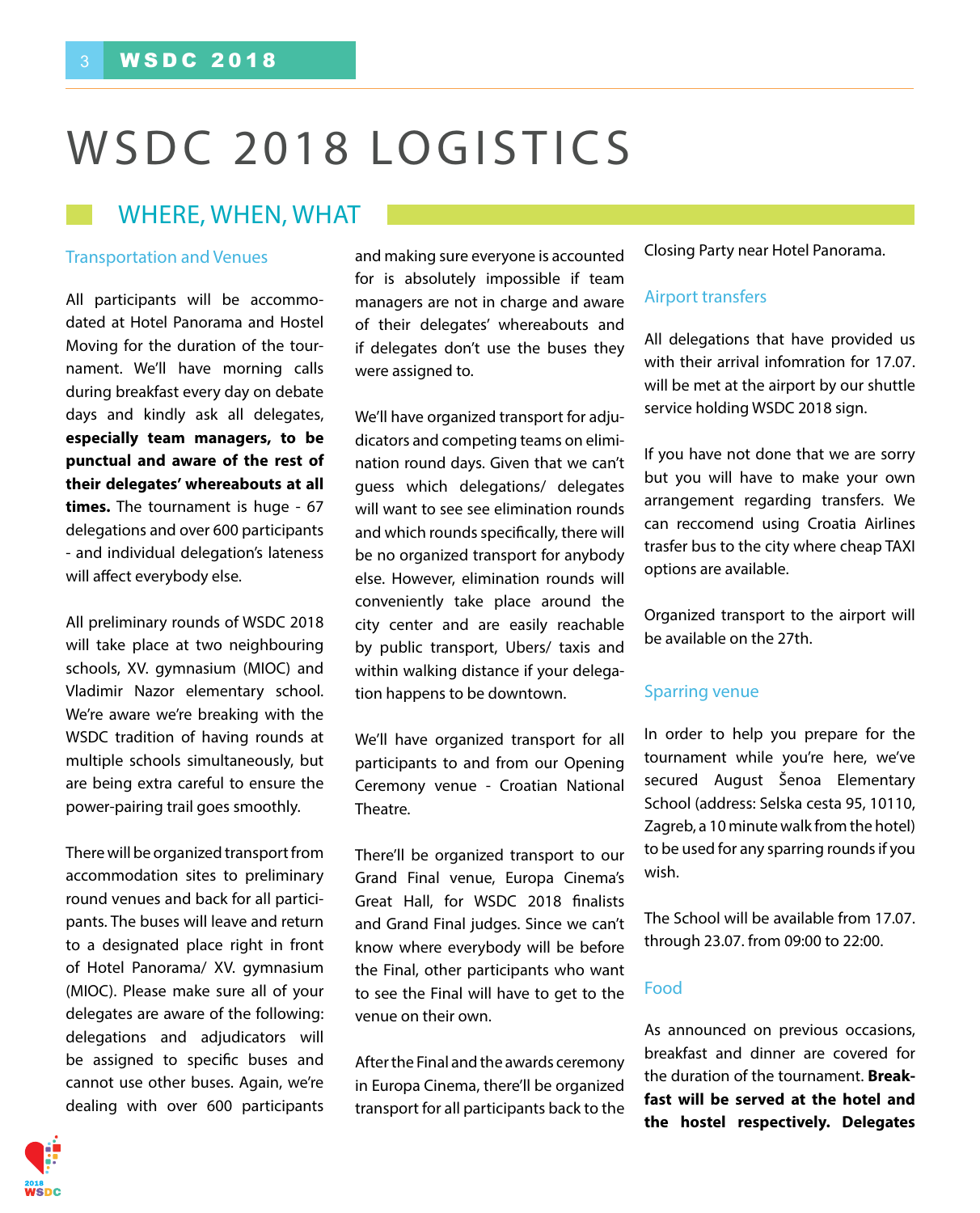# LOGISTICS OF WSDC 2018

### CONTINUED

#### **LIST OF VENUES**

**Accomodation Hotel Panorama, Trg Krešimira Ćosića 9 Hostel Moving, Kranjčevićeva ul. 61**

**Torunament venues Opening ceremony: Hrvatsko narodno kazalište, Trg Republike Hrvatske 15**

**Rounds 1 - 8: XV. gimnazija, Jordanovac 8 Vladimir Nazor, elementary school, Jordanovac 23**

**Double Octos and Octos: Gornjogradska gimnazija, Trg Katarine Zrinske 5**

**Quarter finals and semifinals: 4 venues located on Trg Repulbike Hrvatske**

**Finals and Awards Ceremony: Kino Europa, Varšavska 3**

**Other Cultural night - Hotel Panorama**

**Break Night Party - Johann Franck, Trg bana Josipa Jelačića 9**

**WSDC closing party - Dom Sportova, Trg Krešimira Ćosića 11**

**Sparring school - August Šenoa Elementary school, Sleska cesta 95**

**accommodated at the hostel will have dinner at the hotel.** Instead of having dinner at the hotel on July 18th (Opening Ceremony) and 26th (Closing Party), food will be served at the venues.

Lunch will be organized for all participants and served at the venues on preliminary round days, July 19th, 20th, 22nd and 23rd. Lunch on elimination round days will be organized at the venues for competing teams and elimination round adjudicators only. If you're taking a day trip on the 22nd, lunch is covered under the daytrip fee, but we also recommend bringing snacks and drinks. **During preliminary rounds, all adjudicators will be served lunch at Vladimir Nazor Elementary School.** All other participants (all debaters, coaches, team managers and observers) will be served lunch at XV. gymnasium (MIOC).

We have made deals with several restaurants and bistros in Zagreb to provide WSDC 2018 participants with a discount so you can eat out on the days lunch is not provided. These are marked on our WSDC 2018 map available on our web page and feature a variety of price ranges and food choices. You will have to show your WSDC 2018 card at the restaurant to qualify for the discount. Cards will be provided upon your arrival.

#### Ceremonies, Parties and Dress Codes

We kindly ask all participants to aim for smart casual to formal on debate days (both during preliminary and elimination round days). In short, nobody is required to wear a full suit, but please avoid shorts, mini skirts, light/ ripped jeans, flip flops and the like.

The Opening Ceremony will take place at the Croatian National Theatre. The dress code is formal. Cultural Night will take place at the hotel. All delegations are invited to bring food, drinks (no alcohol), small souvenirs, national flags and emblems and whatever else appropriate you can think off to show off your national culture and customs. We also encourage traditional attire, sports jerseys and the like.

We'll have Break Night Party at Johann Franck, a club on Zagreb's Main Square. No formal attire is necessary, but we kindly ask all attending participants to dress politely.

As for the Final at Europa Cinema, we kindly ask everybody to keep it at least smart casual. The party after the Final will be held near Hotel Panorama and does not require formal attire either.July is summer in Croatia. Although (currently!) a bit less hot than usual, expect high temperatures, check the weather before traveling and try to dress accordingly as not all debate rooms have AC.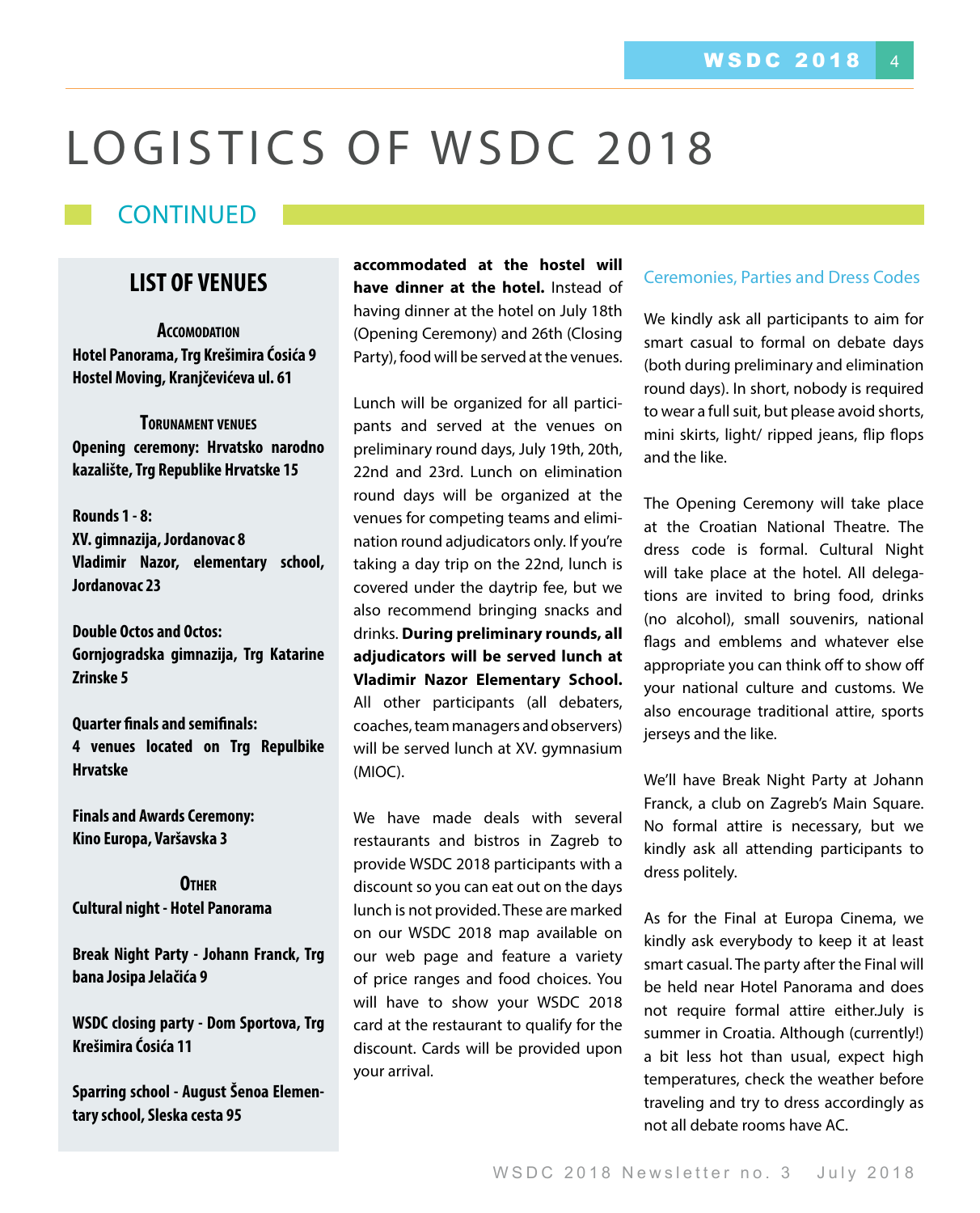# WHILE YOU ARE IN ZAGREB

### WHAT TO DO AND HOW

#### Getting Around Zagreb

We prepared a WSDC 2018 Google [map](https://drive.google.com/open%3Fid%3D1dszCxBZdqK4N2kn6ZXqLFvUpb40a-4UH%26usp%3Dsharing) available on [wsdc2018.com](http://wsdc2018.com/) to help you get around our relatively small capital featuring accommodation, venues, restaurants and coffee shops we recommend, cool places and events to go to, and importantly supermarkets, pharmacies, drugstores and exchange offices (we use Kunas in Croatia, not Euros!).

The cheapest way to get around is by using Zagreb's public transport buses, but mainly our recognizable trams. A one way ticket is valid for 30 minutes and costs 4 HRK (0.5 €) if you buy it at a kiosk or 15 HRK ( $2 \in$ ) if bought in tram (ridiculous, we know!). Tram 12 from Trešnjevački trg tram stop 750m from the hotel will take you directly to the Main Square amd tram number 9 to Kralj Tomislav Square. Bus no 118 stops around 100m away from the hotel and will take you directly to Republike Hrvatske Square.

If public transport is not your jam, there's Ubers and taxis.

Uber is cheaper and legal in Croatia, so legal in fact that Uber cars here have to have taxi signs and can drive through taxi lanes.

If you want to take a cab, our go-to options are Eko taxi or Cammeo.

There are several "hubs" for restaurants in Zagreb such as Masarykova, Teslina, Tkalčićeva and Skalinska Street and you will find all sorts of food within 15 min walk between these places.

Cafés, bars and restaurants are mainly open after midnight, but you'll notice that shops and markets are not and close around 8 pm. We recommend you do your shopping before that. Apart from a couple of kiosks, there's an underground supermarket open 24/7 at the main train station (and it's way less scary than it sounds).

#### Prices

Prices in Croatia are relatively low for European standards and are about the same as prices in Slovenia, The Czech Republic and Slovakia.

Sample prices in supermarkets Coca Cola, 0.5l costs around 7 HRK or 0,90 EUR, 0.5l of water costs about the same and a tube of Pringles will cost you around 20 HRK 2,50 EUR.

Sample prices in restaurants and coffee places

- Coffee around 10 HRK or  $1,50$ EUR
- $0.2$  soft drinks around 14 HRK or 1.8 EUR
- Big Mac 18 HRK 2,35 EUR
- Hamburger (Fast food places) - from 25 HRK do 45 HRK (3 to 5 EUR)
- $Pizza 30 40$  HRK around 4 FUR An average main course meal in a slow food restaurant can be found from around 40 HRK or 6€ to 100 HRK or 13€.

#### Health & Safety

Zagreb is in general a very safe city with a very low (practically nonexistent) level of violent crimes, especially towards tourists. There are no unsafe parts of the city or parts in which extra precaution is warranted so feel free to move around and explore. As for some general safety tips, you should observe normal caution - avoid dark parks or streets during the night if you're on your own, do not leave your things unattended in public places and try to organise your belongings as to avoid pickpocketing. There are no recorded terrorist threats in Croatia.

Carrying a form of ID is legally required for all people above age of 16. You should carry a driving licence, passport or a regular ID on your person at all times outside of your accommodation.

Street food in Zagreb is perfectly safe to eat.

Tap water is perfectly safe for drinking. Public water fountains are available around the city center.

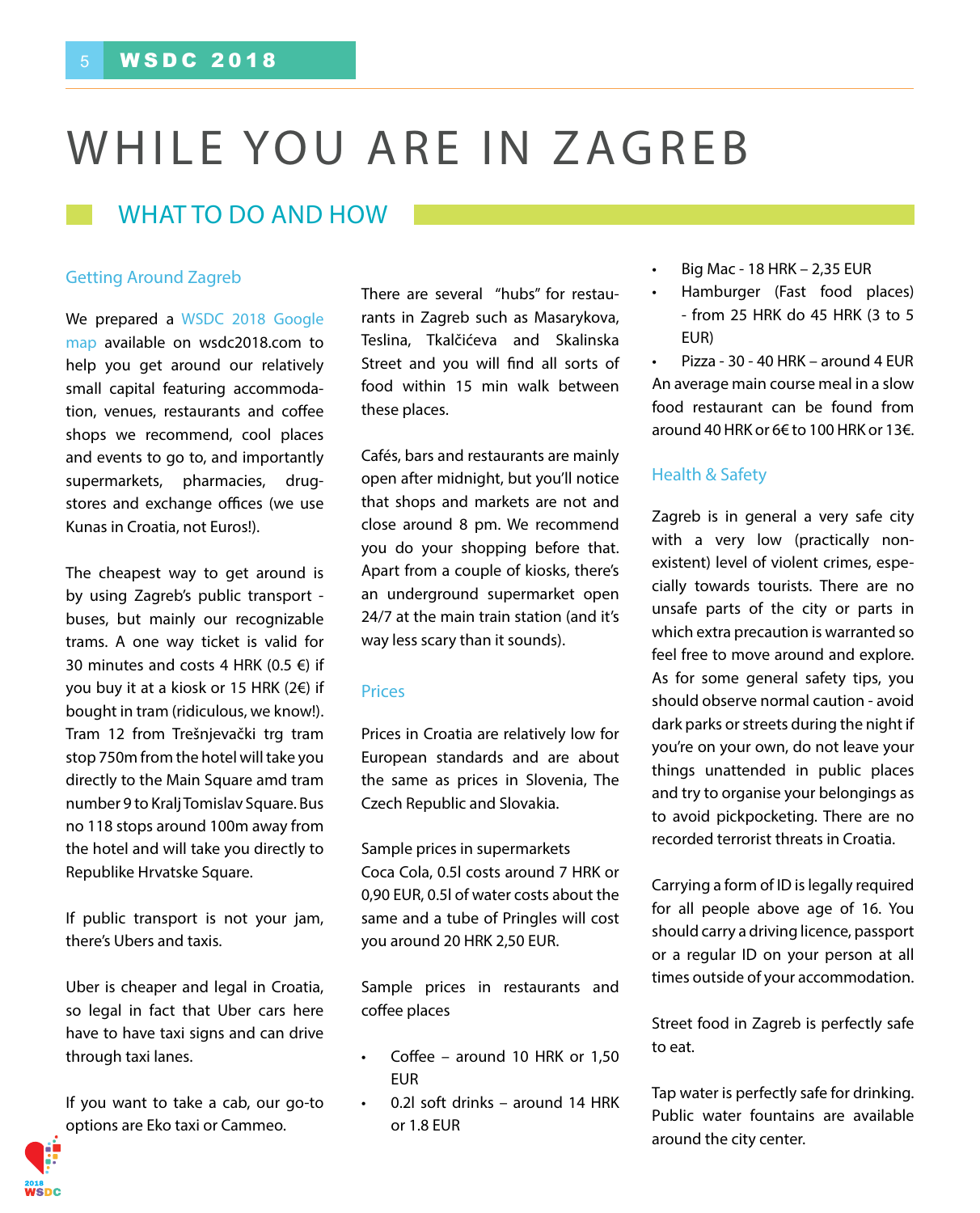# WHILE YOU ARE IN ZAGREB

### CONTINUED

#### Vices

#### **Smoking**

Smoking is forbidden in restaurants and all establishments that serve food. Coffee places & night clubs can choose if they will allow smoking. Since you're in the Balkans, expect most will choose to allow smoking. Smoking in all public buildings and courtyards (schools etc.), public transport and all indoor public spaces is strictly forbidden.

Legal age for buying cigarettes is 18+.

#### **Drinking**

Almost all coffee places in Zagreb serve alcohol and different alcoholic beverages are readily available in every store and kiosk in Zagreb. Mulled versions of wine, but also spirits, can be found at most Advent food and/or drink stands. Legal age for buying alcohol is 18+.

Coaches and accompanying adults, be aware that this is relatively loosely enforced!

#### **Drugs**

Drugs (marijuana included) are not legal; possession or use of all narcotics in any quantity or for any purpose including medicinal is a criminal offence.

#### Need help?

We're lucky enough to have a vibrant debate community willing to give up weeks on the coast to help with WSDC, which is why every delegation will be assigned a volunteer. If you need anything during the tournament, please ask your volunteer first.

Again, there are 67 nations and over 600 participants registered to participate at WSDC 2018 and convenors/ core org handling every request, question or concern individually is virtually impossible. If there's anything else you'd like to let us know about, please email us at wsdc2018@hdd.hr. Keeping track of private correspondence with (often multiple people per delegation) across private emails, Facebook, WhatsApp and other platforms is impossible as well.

#### Public transport around the accommodation sites

As we mentioned to some extraordinary pricing policy, a ticket bought at the kiosk or newspaper vendor will cost you 4 kuna but ticket purchased at the tram will cost you 15 kuna. Strange prices like these are also the reason why we mention Uber and taxis so much. If more than two people are traveling, a car will often be the same price as the tram or a bus.

That said, Tram 12 from Trešnjevački trg tram stop 750m from the hotel will take you directly to the Main Square and tram 9 will take you to Trg Kralja Tomislava (also city center)

Bus number 118 stops around 100m from the hotel and will take you directly to Trg Republike Hrvatske (city center).

#### **Money**

Croatian Kuna, Hrvatska Kuna or HRK - not Euros! Foreign currencies are not accepted in Croatia.

Vast majority of shops and restaurants in Croatia will accept Visa, Mastercard, American Express and Diners cards.

Caffe bars, smaller fast food places, and newsagents are in the majority of cases cash only so do check before you order.

Conversion rate on July 10th: 1 EURO – 7.40 HRK 1 USD - 6.9 HRK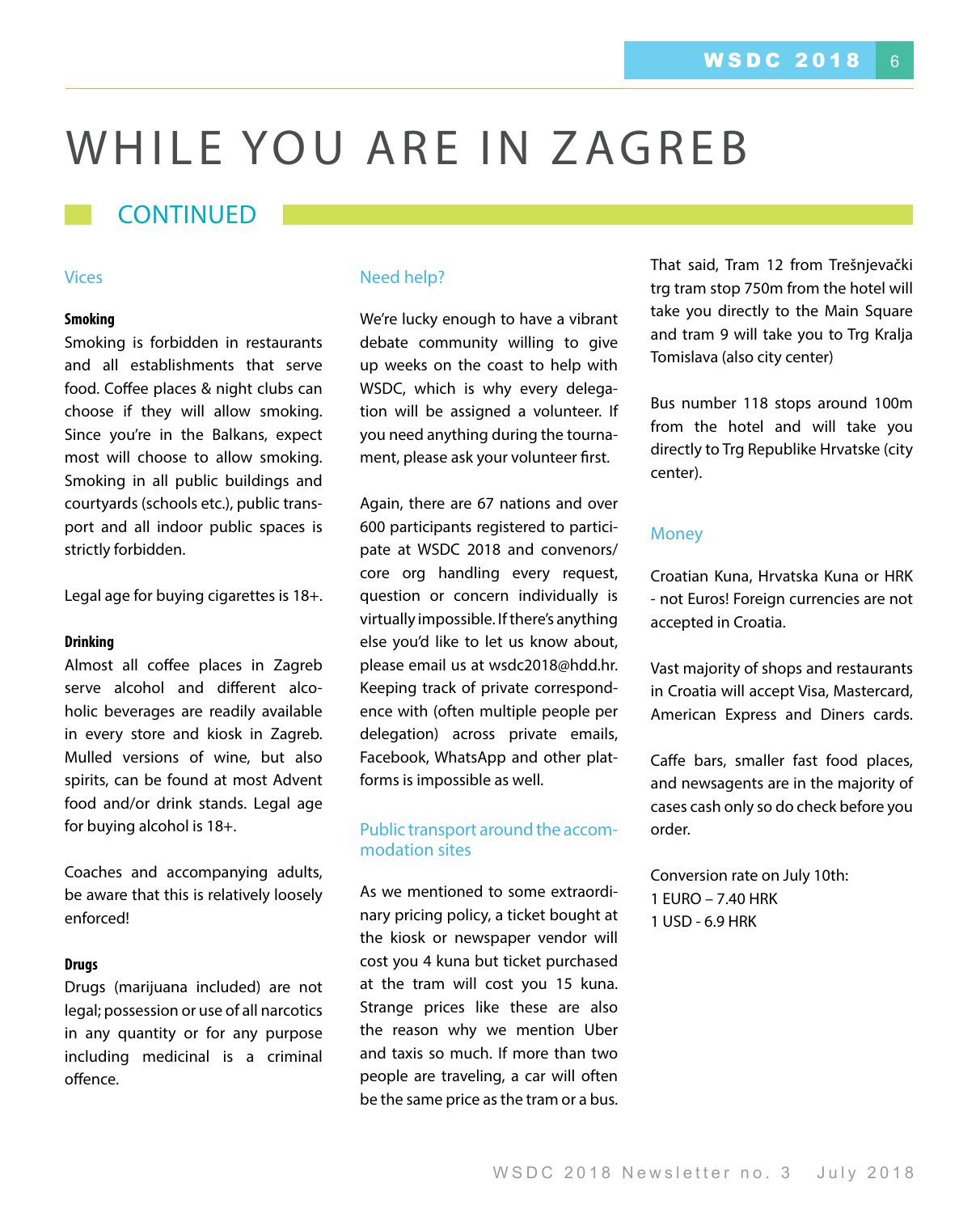# CONTACT INFORMATION

## in case of emergency or doubt

#### What to do if you have a question

There will be a WSDC info corner at the hotel during the whole event, so in case of an emergency or if you have any questions, please contact our volunteers that will be there.

During all activities if you need anything ask a volunteer first!

If that fails, find a convenor! (Bojan Marjanović, Bojana Skrt, Anastazija Stupar)

For other questions email us at wsdc2018@hdd.hr

#### Emergency contact

Emergency service number: 112 - all emergency services 192 - police direct line 193 - fire brigade direct line 194 - health serivces direct line

If in an emergency, call us at

+385 91 131 7601 Bojan +385 91 231 7601 Anastazija

#### Useful info

Taxi services we can reccomend

TAXI CAMMEO cammeo.hr (iOS and Android App available) + 385 1 1212

EKOTAXI ekotaxi.hr (iOS and Android App available) + 385 1 1414

#### UBER

(iOS and Android App available) Uber is available in Croatia and is the cheapest way of getting around. All Uber cars have taxi signs

#### Accomodation

Hotel Panorama Address: Trg Krešimira Ćosića 9, 10 000 Zagreb www.panorama-zagreb.com +385 1 3658 333

Hostel Moving Address: Kranjčevićeva ulica 61, 10 000 Zagreb http://www.hostelmoving.hr/ +385 1 2020 195